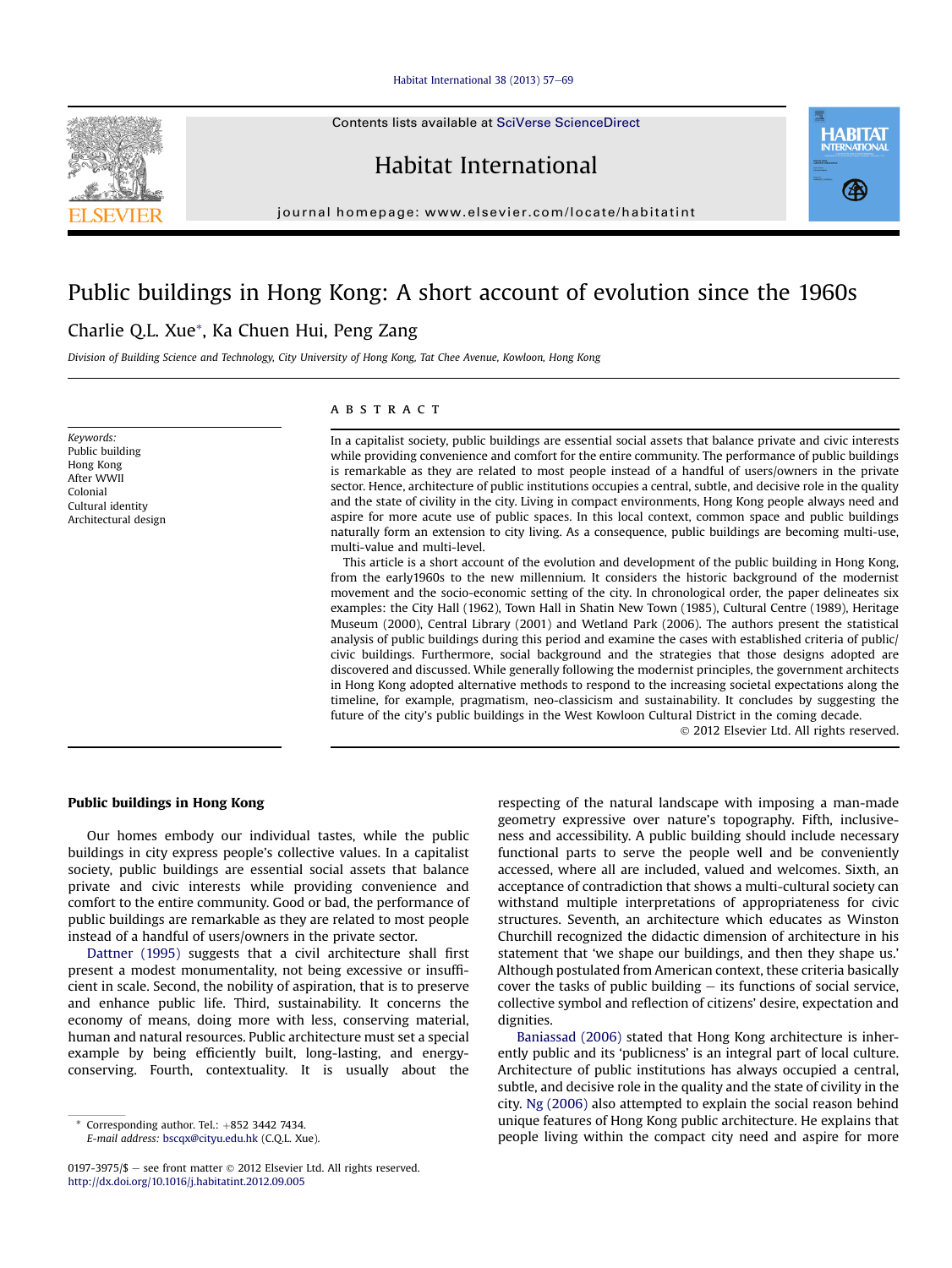acute use of public spaces. In this local context, common space and buildings naturally form an extension to city living. This also significantly improves spatial efficiency in city planning and building design. As a consequence, public buildings are becoming multi-use, multi-value and multi-level. Mixed-use environments are designed for enhanced spatial efficiency and flexibility, which optimizes their usability at different times of the day and year.

The early development of Hong Kong, until the pre-war time, was mainly to satisfy the interests of British merchants and ruling class. In a hundred years' time from 1841 to 1941, the colony was busy in coping with the problems of early settlement, influx of refugees, hygiene in the dense city areas, export and productivity, internal and external pressures. Government could spare little attention, energy and budget on the public facilities (Xue, Ma, & Hui, 2012; Xue, Zou, Li, & Hui, 2012).

It was also very difficult for early colonial officials to finance from and report to London about large scale public investment on the barren Hong Kong Island, as the initial colonial policies of Hong Kong were principally biased for the trade in China for short-term profit (Bristow, 1984). Construction of public architecture was thus scarce. Some notable typologies of public architecture were Catholic and Christian churches, Buddhist and Taoist temples, and tycoons' clubhouses e they only served a small group of people. None of these were invested by the government. Other government buildings, for example the government house and magistrate buildings were predominantly colonial standard with slight Victorian or Edwardian decoration. Not until the 1970s when the economy boomed and the society was stabilised from social unrest and international warfare, the government of Hong Kong eventually had the financial ability to start building the colony into a citizen-friendly city with enormous investment put into community building.

After World War II, the British colonial government returned to power. The population increased from 800,000 of 1946 to 3 million in 1950. To cope with the increasing demand of society, the government invited Sir Patrick Abercrombie to design the urban development blueprint for Hong Kong and advice for the direction of development in the coming 50 years. Hong Kong Housing Society, an independent voluntary housing organization, was established. Many public housing (for resettlement), schools and hospitals were built during this period. In 1967, a severe riot took place in Hong Kong and home-made bombs were thrown in streets.<sup>1</sup> The newly arrived governor and his cabinet thought that a good supply of public housing and facilities would be the best way to soothe the society. The administration adopted a peopleoriented policy and started massive and numerous civil infrastructure projects. Public architecture, including resettlement estates, city halls, libraries, sport complexes, hospitals, and schools, eventually formed the urban landscape of the Hong Kong territory (Welsh, 2010). The youth of the locals found their spirits solaced with healthy life style against extremist anti-social behaviour.

Today, the average Gross Domestic Product (GDP) per capita in Hong Kong reaches US\$40,000, half of households are still living in a flat less than 50  $\mathrm{m}^{2,2}$  The public facilities and space become an indispensable part of people's life. People go to city halls for viewing performance and participating amateur arts activities. Children and old people go to library for doing homework and enjoying cool air. The public spaces are always hustle and bustle.

The majority of public buildings in Hong Kong were designed and (construction) supervised by government architects from the former Public Works Department. During early colonial years, architects and planners of Hong Kong all came from the British Commonwealth nations. The staff members at Public Works Department in the 1950s were mainly young professionals and eager to display their talents in the territory. While modernism was widespread in Europe and America, the designers of public buildings in Hong Kong generally adopted the modernist principles. Economically, the modernist attitude and method can well solve the functional problems and requirements (Curtis, 1987; Frampton, 1992). Aesthetically, it conformed to the prevailing world trend in the 1950s to 70s.<sup>3</sup> Their works form part of Hong Kong architectural history after the war.

The Public Works Department was dissolved in 1982. A new department, Architectural Services Department (ASD), established in 1986, took the original functions of the former one as the architectural services provider to government institutions and departments. Since the 1980s, local architects eventually dominated the agency and the British influence faded. Local government architects started to shape the public buildings based on their understanding of indigenous culture and western ideas (Building Review, 1986, Vol. 11, No. 8).

Some authors have studied the public buildings in Hong Kong on particular aspects such as energy consumption, post 97 public architecture, the heritage of the post-colonial culture and even indoor air quality index. For instance, Yiu-cheung Chan conducts a study on the energy consumption characteristics of office buildings in public sector in Hong Kong. This work addresses the technical part of public building; Hong Kong Architectural Services Department (2006) publishes Post 97 public architecture in Hong Kong. This is mainly a pictorial record of buildings in the 21st century; Chun-shing Chow and Elizabeth K. Teather reviews the heritage, identity and the (re) construction of culture in post-colonial public building in Hong Kong. It raises the questions of identity of public building. These works have generally described the public buildingsin Hong Kong, but far fromindepth. Compared to the large amount of construction in the public sector, the existing study is insufficient both in quantity and quality.<sup>4</sup>

To gain an overview of contemporary Hong Kong public architecture, a total of 173 public building projects built from 1955 to 2011 are recorded for the study purpose. The building projects are classified according to their typologies and completion periods. Essential facilities such as hospitals, government offices and municipal services buildings constitute 70% of all typologies. Cultural centres, museums, libraries and sport facilities account for 22%. While for the period of construction, '1950-1960s' forms 10%; '1970s', 8%; '1980s', 30%; '1990s', 28% and '21st century', 24%. After the surge of mass production from early post-war period to the 1980s, the rate of construction of public buildings by quantity became stable afterwards (Figs. 1 and 2).

 $^{\rm 1}$  The riot in Hong Kong in May 1967 was triggered by the confrontation between the factory owners and workers. It was soon developed to a movement of 'anti-British colonial rule' by the leftists in Hong Kong, influenced by the Cultural Revolution in the Chinese mainland  $(1966-1976)$ . The riot lasted for seven months, including workers and schools' strikes, paralysis of public transportation and toll of 52 lives. See Zhang Jiawei, Xianggang Liuqi Baodong Neiqing (The internal situation of riot in Hong Kong in 1967), Taipingyang Shiji Chubanshe, 2000.

 $2$  These figures are from World Development Report, Oxford University Press, New York, 2011 and Hong Kong Yearbook, HKSAR Government, 2012.

<sup>&</sup>lt;sup>3</sup> In talking about the modernist architecture, the authors follow the discussion and definition of classical writings like William Curtis and Kenneth Frampton. See William Curtis, Modern Architecture since 1900. Englewood Cliffs, NJ: Prentice-Hall, 1987; Kenneth Frampton, Modern architecture: a critical history, London: Thames and Hudson, 1992.

<sup>4</sup> Publications mentioned in this paragraph include: Yiu-cheung Chan, A study on the energy consumption characteristics of office buildings in public sector in Hong Kong, City University of Hong Kong Press, Hong Kong, 2003; Hong Kong Architectural Services Department, Post-97 public architecture in Hong Kong Hong Kong Architectural Services Department, Hong Kong, 2006; Chun-shing Chow and Elizabeth K. Teather, Heritage, identity and the (re)construction of culture in post-colonial Hong Kong, Centre for China Urban and Regional Studies and Hong Kong Baptist University Press, Hong Kong, 2002.